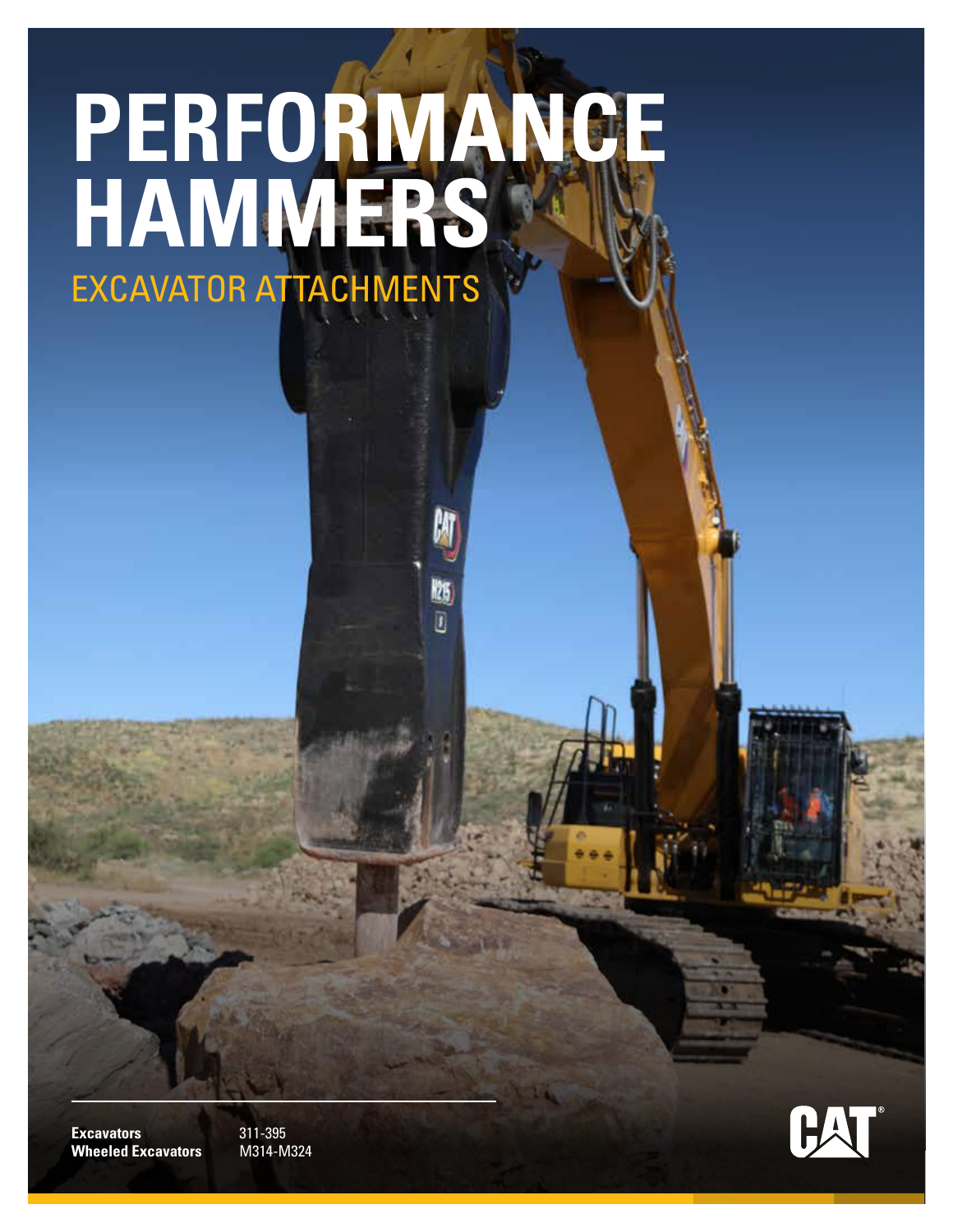

# **LOW COST-PER-HOUR PRODUCTIVITY**

### MAKE MORE EVERY SHIFT

Demolition and material sizing require maximum production for profitability. Cat® Performance Hammers give you that edge.

Nine available sizes provide you with the best fit for your machine and job.

## MAXIMUM PRODUCTION **LOW COST**

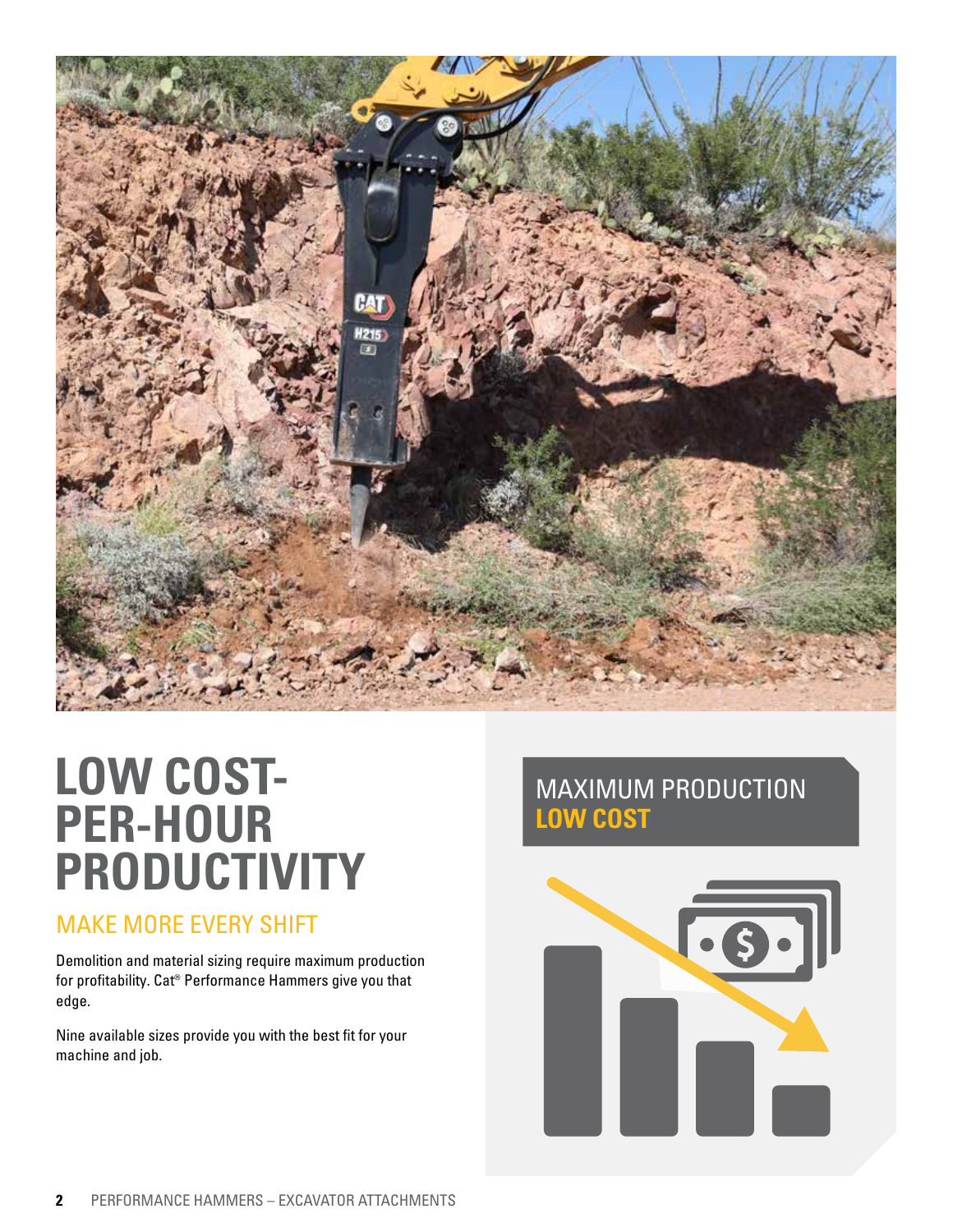# **SAVE TIME** WITH EVERY CYCLE



$$
\boldsymbol{\phi}^{\phi}
$$

#### **ACHIEVE MORE PRODUCTION**

You need constant, reliable power all the time – not just when your hammer is new. The oil-fired design delivers constant, maximum production over the service life of the hammer.

#### **SILENT RUNNING**

Less noise on the jobsite is inherently safer and means fewer<br>completing daily greasing.<br>nodels) eliminates daily greasing. complaints from folks nearby. Integral silencing and shock buffering are more pleasant for both bystanders and the operator.

#### **LOWER MAINTENANCE COSTS**

The most common wear part – the lower bushing – can be changed in the field with hand tools. Each bushing can be rotated and used twice – two complete service cycles from one part – reducing your parts cost.

You can easily access greasing points and gas check and gas fill ports – all while the hammer stays on the machine.

Optional on-hammer autolube (included on H190 and H215